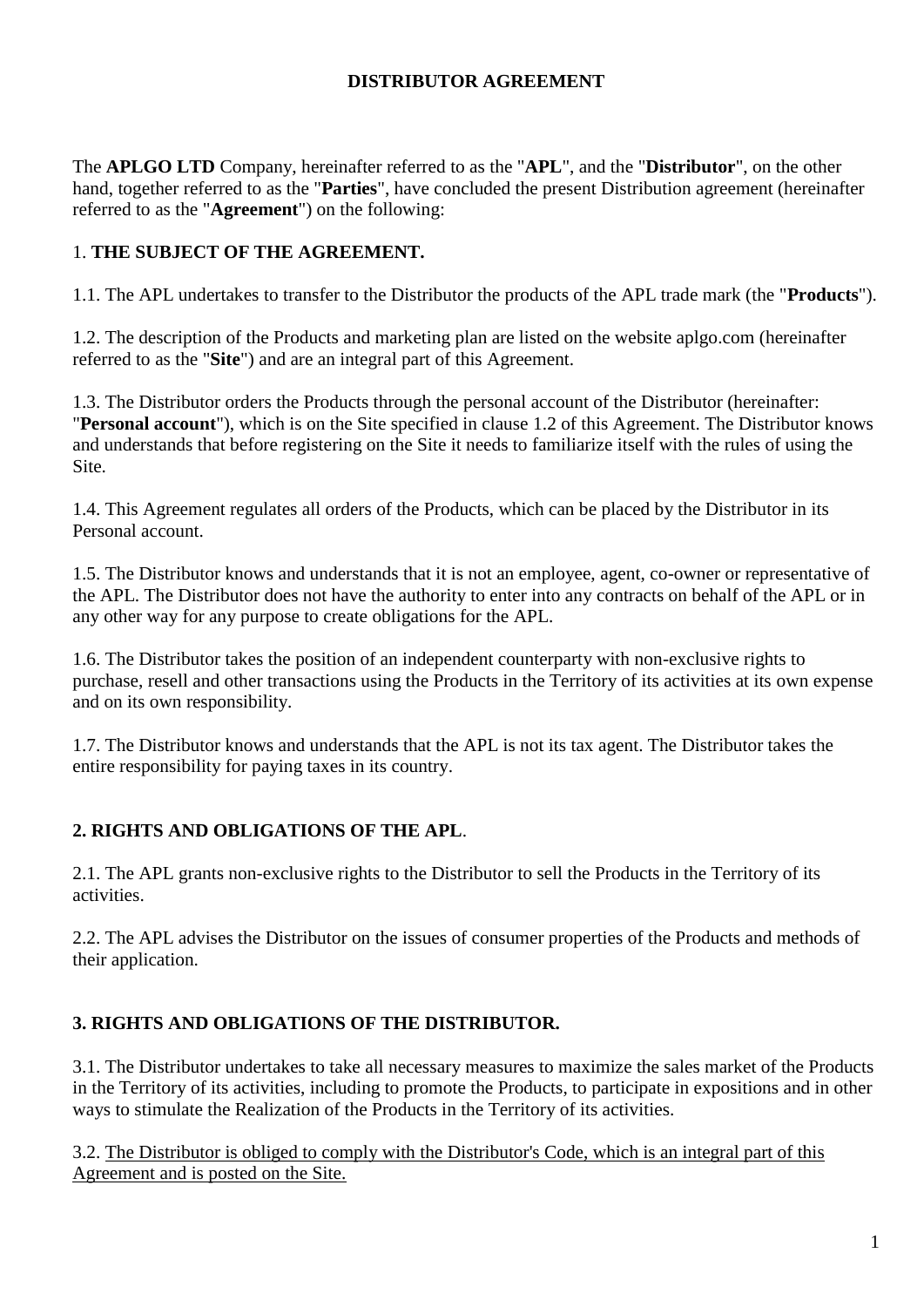3.3. Advertising of the Products by the Distributor, their familiarization with the customers and step-by-step exposition should be strictly carried out in accordance with the materials provided by the APL.

It is forbidden to exaggerate the useful properties of the Products, while retreating from real facts, mislead people with unreliable advertising - otherwise the Distributor itself is legally responsible for possible consequences. The APL reserves the right to impose fines for such violations of this article.

3.4. The Distributor is FORBIDDEN without permission from the APL and, without being authorized by the APL, directly or through intermediaries to create, replicate and distribute any printed, video or audio materials about the APL or its Products that do not conform to the official APL materials.

3.5. Advertising, organizing exhibitions and placing orders for the Products are carried out at the expense of the Distributor.

3.6. Advertising materials received from the APL, the Distributor at its own expense delivers to its destination and places it according to the APL requirements.

### 4. **PRICE POLICY AND CALCULATIONS.**

4.1. The prices for the Products are determined by the APL and communicated to the Distributor on the Site.

4.2. The payment for any consignment of the Products transferred to the Distributor should be 100% (one hundred percent) prepaid.

# 5. **APL CONTROL OVER THE ACTIVITIES OF THE DISTRIBUTOR.**

5.1. The APL has the right to monitor the activities of the Distributor related to the sale of the Products.

## 6. **FORCE-FORCE.**

6.1. The Parties are released from any responsibility for full or partial failure to fulfill their obligations under the Agreement, if this failure was a consequence of force majeure.

6.2. A Party that is unable to fulfill its obligations under the Agreement should immediately notify the other Party in writing about force majeure circumstances. The facts stated in the notification should be confirmed by the relevant competent organization.

6.3. If the period of validity of such circumstances exceeds three months, either Party shall have the right to refuse to continue fulfilling its obligations under the Agreement and terminate it. In this case, neither Party has the right to claim damages caused by termination of the Agreement.

## 7. **SETTLEMENT OF DISPUTES.**

7.1. The Parties undertake to make every effort to resolve all disputes through negotiations.

7.2. In the absence of dispute resolution, such shall be subject to review by the competent court at the location of the defendant.

### **8. CONDITIONS OF TERMINATION OF THE AGREEMENT AND RETURN OF THE PRODUCTS.**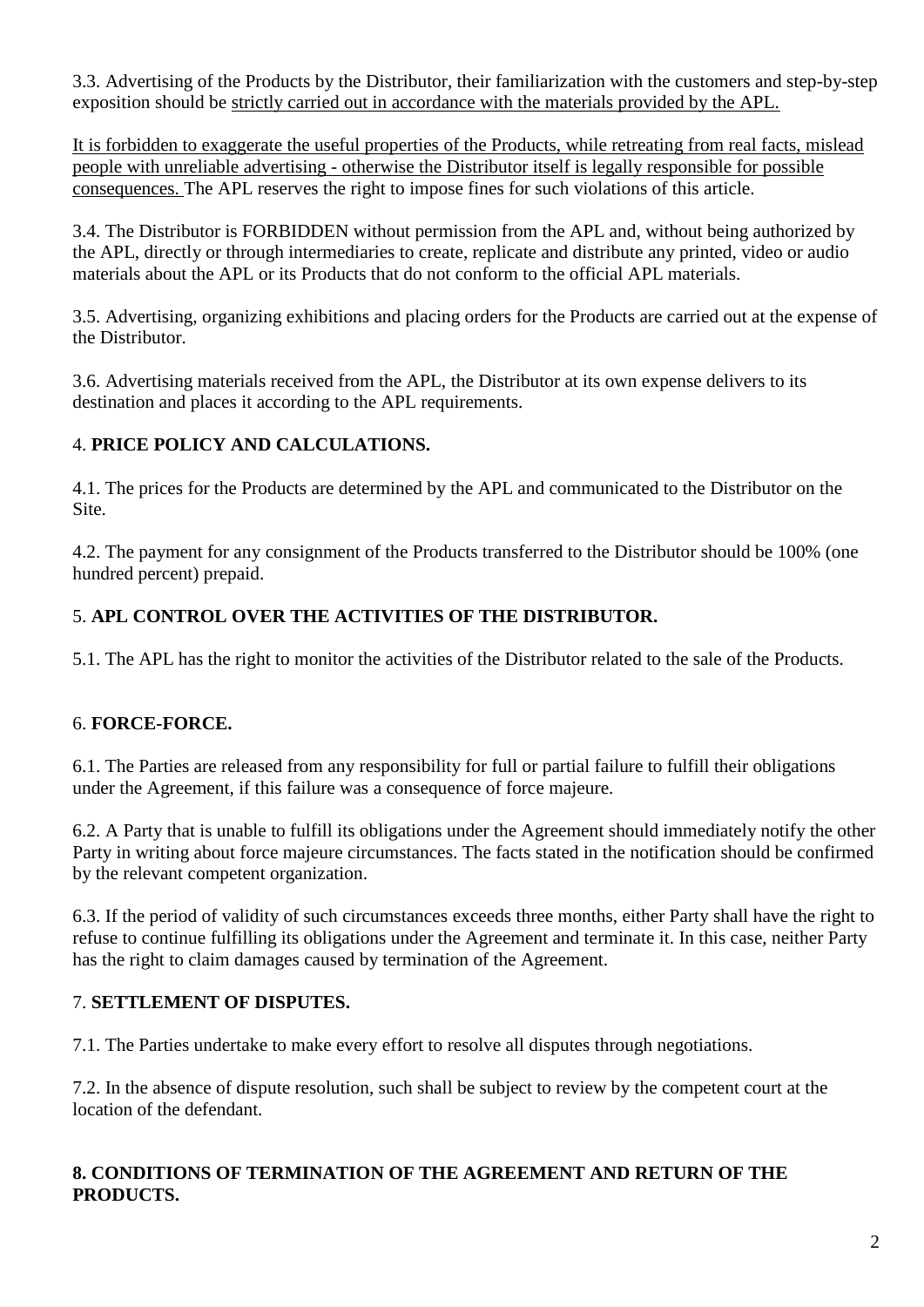8.1. If the other Party agrees, either Party may terminate the Agreement by prior written notification to the other Party not later than 7 (seven) calendar days before the proposed termination date.

8.2. Return of the Products of the proper quality purchased on the **Site is carried out within 14 (fourteen) calendar days** from the moment of payment for the Products or within **7 (seven) calendar days from the receipt.** Herewith, the registration fee is not refundable.

8.2.1. Return of the Products of inadequate quality purchased on the Site **is carried out within 14 (fourteen) calendar days from the receipt of the Products**. Herewith, before returning the Products, it is necessary to send a claim, confirmed by facts, if possible with photographs. The period for responding to such a claim **within 5 (five**) calendar days.

8.3. If the Distributor does not comply with its obligations, the APL shall set the deadline for the elimination of violations in writing and warn about their inadmissibility.

8.4. If the Distributor does not comply with the terms of the Agreement, the APL is entitled to terminate the Agreement unilaterally.

8.5. The APL has the right to unilaterally terminate the Agreement immediately if the Distributor fails to comply with the paragraphs 3.3, 3.4-3.6, 4.2.

## 9. **OTHER CONDITIONS.**

9.1. This Agreement is a public offer. This public offer is made in a special procedure: by accepting this Agreement containing all the essential terms of the Agreement, without signing by the Parties (by putting V in the Personal account – I agree with the terms of this Agreement).

9.2. This Agreement has legal force and is equivalent to an Agreement signed by the Parties.

9.3. This Agreement is considered concluded from the moment of its acceptance and is valid until the Parties fulfill all their obligations under this Agreement.

9.4. The Distributor gives unconditional consent to the processing and storage of personal data provided subject to the performance of this Agreement. If the Distributor provides with the personal data of other persons, the Distributor guarantees that it received the consent of these persons to the provision with their personal data to the APL.

9.5. Hereby, the Distributor agrees to receive from the APL the information messages (including marketing messages) sent to the Distributor's mailing address, e-mail address, mobile phone via SMS-sending and (or) any other way specially indicated by the Distributor.

9.6. Notification by fax or e-mail is considered appropriate and sufficient.

9.7. The Distributor confirms that it has familiarized with the marketing plan and understood how it works. The Distributor admits that no one in any statements gave the Distributor the hope that it could receive revenues, guarantees or otherwise effortlessly benefit from its commercial activities with the APL, and states that it does not rely on such hopes in its desire to become a distributor. The distributor is aware that its success depends on its abilities and real efforts and that it does not receive any reward other than that provided in the APL marketing plan, which can be regularly reviewed by the APL decision.